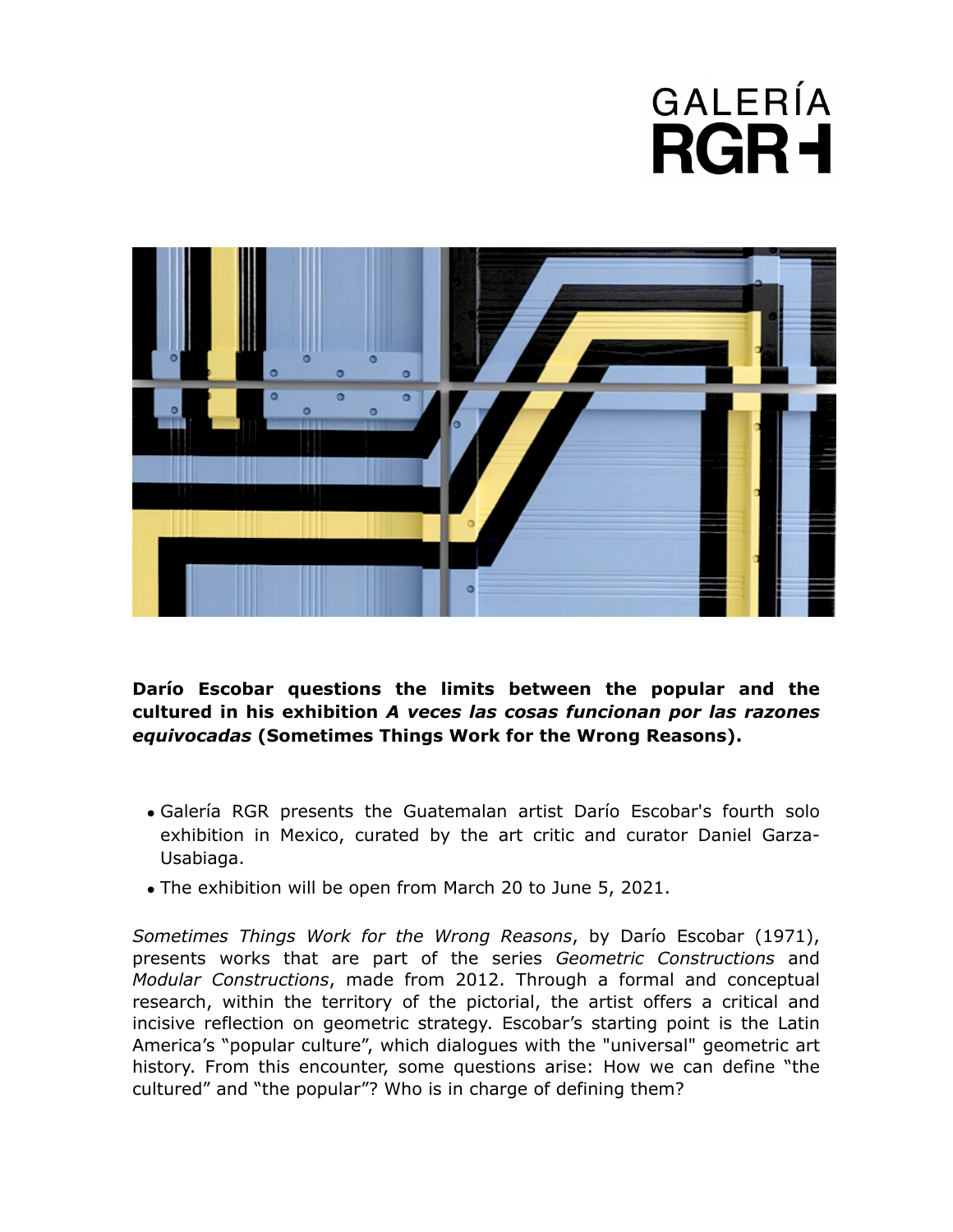The pieces included in this exhibition examine the geometric abstraction of the second half of the twentieth century, and use as its starting point the designs in the boxes of the "redilas" trucks: commonly known vehicles that transport fruits, vegetables, passengers, textiles and materials, from distant places to the business centers that sustain the economy of some regions of Mexico and Guatemala, among others. That frameworks tend to be painted with clearly delimited bands of color that they play with horizontal and diagonal lines.

Although, in *Modular Constructions* there is a unity in the complete structure, with regard to *Geometric Constructions* the use of a hinge system for its articulation predominates, which enables a changing piece whose geometric design can be reconfigured in different ways. The dynamism that emerges in this pictorial solution alludes to artistic movements in Latin America, such as kinetic art and the Madí movement, which sought to destabilize certain traditional conceptions around the work of art, and appealed to a new relationship with the viewer, one more active and of greater incidence in daily life.

Regional references in Escobar's works highlight the presence of a broad and shared aesthetic sense, that seems to express itself in a  $-$ roughly speaking $$ intuitive way, within the kind of design that runs on top of the rack boxes and on countless everyday objects and surfaces, such as the facades of some houses, visible throughout the Latin American territory.

Through this research, the artist showcases a proposal for geometric abstraction, which originates in the attention to a non-specialized practice, in contrast with the highly intellectualized processes that generally have defined this kind of painting in Europe and the United States throughout the twentieth century. With this, Darío Escobar questions the solutions that are recognized or have been institutionally legitimized as valid forms of abstraction geometric and those that don't. At the same time, his structures, colors and shapes are mixed to make us reflect on whether the promise of modernity — that was so desired in Latin America— hasn't come yet, or if it has already arrived and went unnoticed.

**Darío Escobar** (Guatemala City, 1971) is one of the artists from Latin America with a greater international visibility. He has multiple individual exhibitions, among which are: *Tras la serpiente roja*, ArtNexus Foundation, Bogotá, Colombia; *Uncertainty Principle*, Nils Staerk, Copenhagen, Denmark, 2018; *Darío Escobar / La experiencia del objeto*, Museo de Arte Contemporáneo de Santiago, Santiago de Chile (MAC), 2012; *Singular / Plural*, SCAD Museum of Art, Savannah, Georgia, 2012; *Side and Back*, Galerie Kamel Mennour, Paris, 2010.